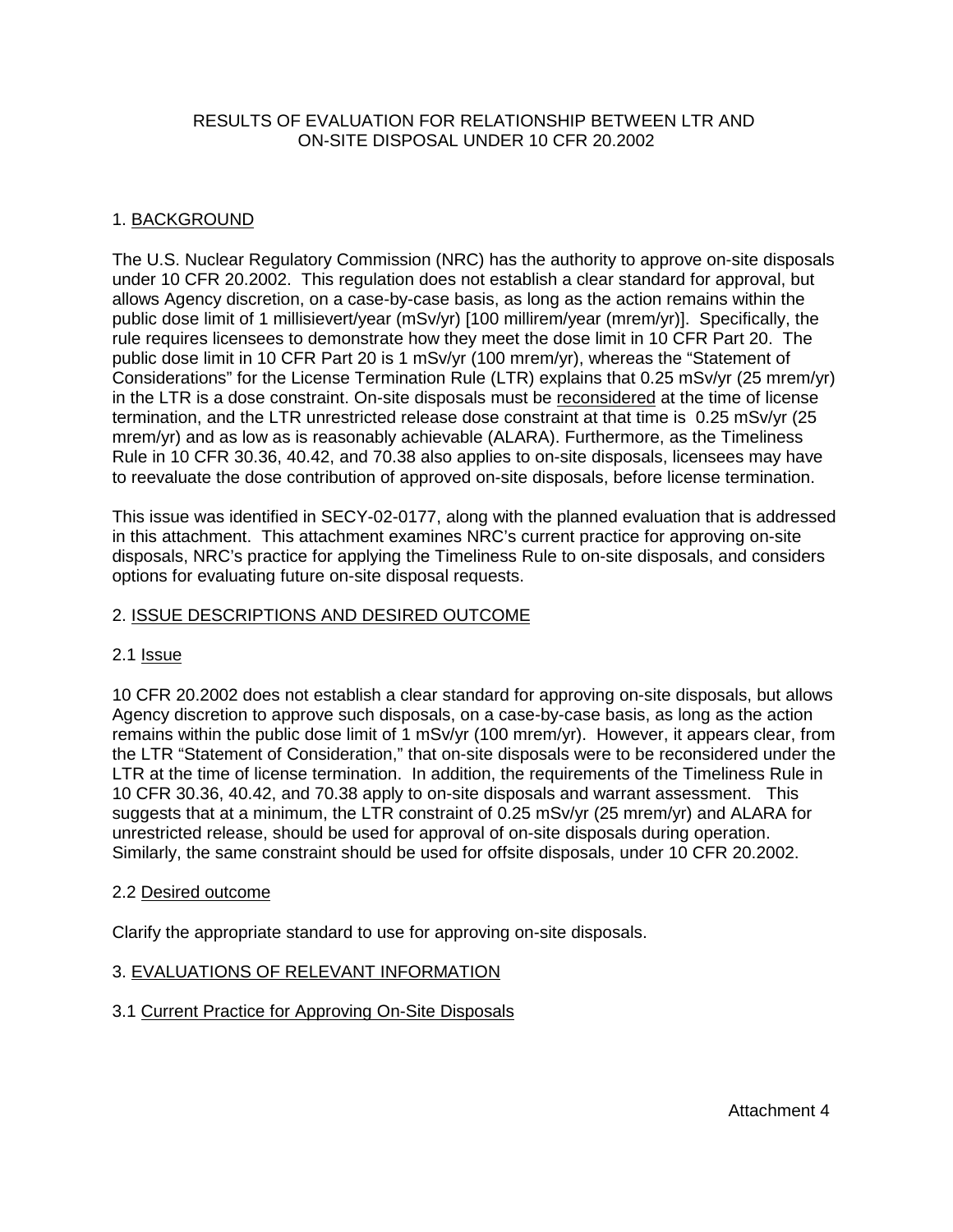By its terms, 10 CFR 20.2002 does not establish a specific standard for approving on-site disposal applications. Staff's current practice for approval of on-site disposals is the dose criterion of a "few millirem" This practice is consistent with the following considerations:

- 1) Under 10 CFR 20.2002, NRC could permit on-site disposals of up to 1 mSv/yr (100 mrem/yr), based on the public dose limit provided in 10 CFR 1301(a);
- 2) The "Statement of Considerations" for the LTR, state that disposals will be considered at the time of license termination [i.e., as a contribution to the total dose at the site, which is 0.25 mSv/yr (25 mrem/yr) and ALARA for unrestricted release)]; and,
- 3) 10 CFR 20.2002(d) provides that on-site disposals must be implemented in a manner that provides for doses that are ALARA.

Staff's current practice is a fraction of the upper-limit of 1 mSv/yr (100 mrem/yr), consistent with the LTR "Statement of Considerations" (in that staff believes that when the disposal is considered at the time of license termination, as suggested in the "Statement of Considerations," the contribution of a "few millirem" should not require remediation of the disposals), and supports the ALARA provision of 10 CFR 20.2002.

# 3.2 Current Practice for Applying the Timeliness Rule to On-Site Disposals

The Timeliness Rule provides requirements for buildings and outdoor areas that have been unused for a period of 24 months at facilities licensed under 10 CFR Parts 30, 40, and 70. The Timeliness Rule does not apply to facilities licensed under 10 CFR Part 50, such as nuclear reactors.

NRC regulations provide that the Timeliness Rule applies to separate outdoor areas where no principal activities are conducted for 24 months. Furthermore, the rule provides that "...storage during which no licensed material is accessed for use or disposal...are not principal activities." Although, NRC's regulations and the "Statement of Considerations" for the Timeliness Rule, do not explicitly address application of the rule to on-site disposals, NRC has consistently interpreted the rule to include on-site disposals. Specifically, staff interprets inactive on-site disposals as areas where no principal activities are occurring. Guidance documents addressing the applicability of the Timeliness Rule to disposals include:

- 1) NRC Administrative Letter 96-05, "Compliance with the Rule of Timeliness in Decommissioning of Material Facilities" (May 11, 1996, and Rev. 1, dated July 14, 1998);
- 2) NRC Information Notice 96-47, "Recordkeeping, Decommissioning Notifications for Disposals of Radioactive Waste by Land Disposal Authorized under Former 10 CFR 20.304, 20.302, and Current 20.2002" (August 19, 1996);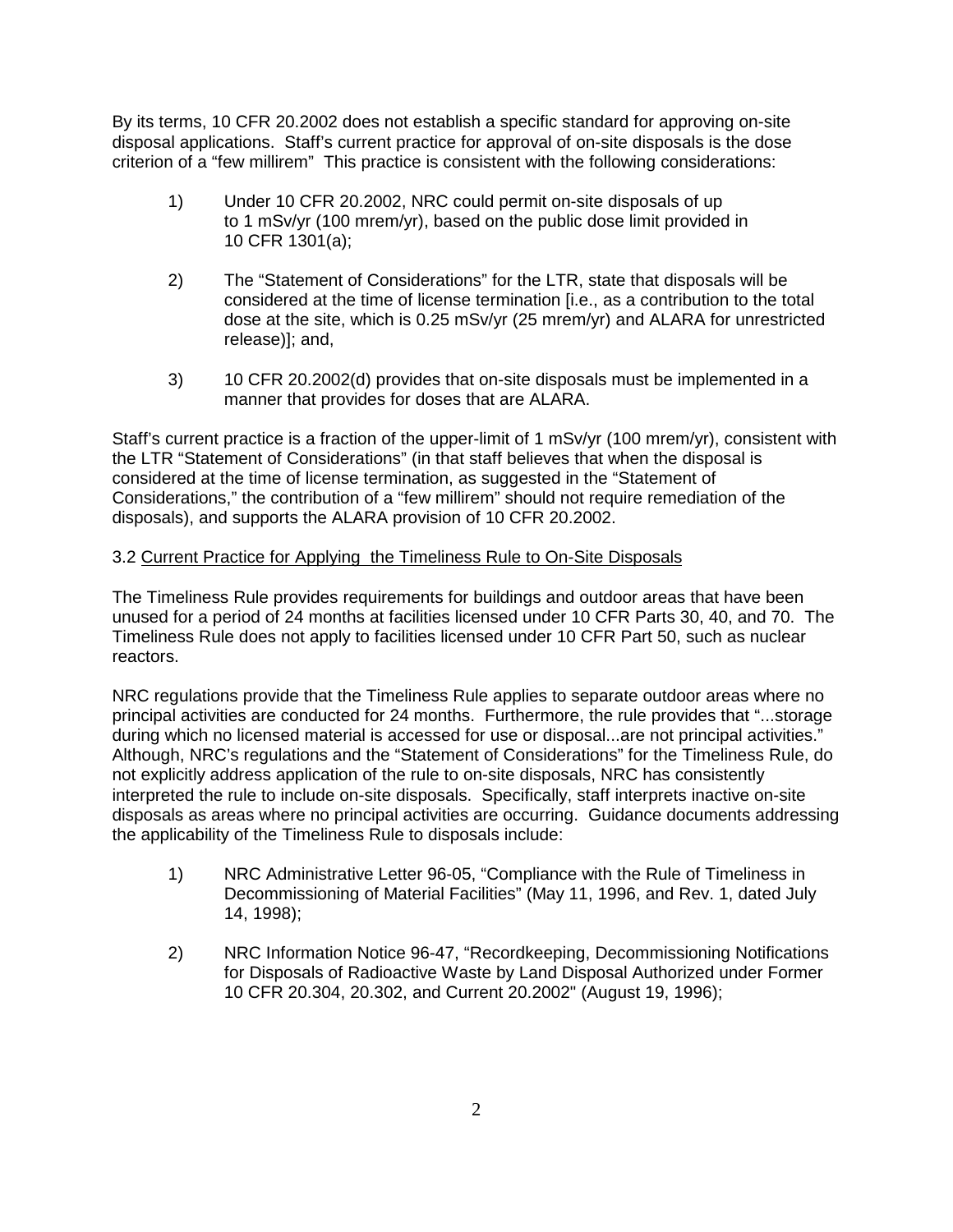- 3) NRC Regulatory Issue Summary 2000-09, "Standard Review Plan for Licensee Requests to Extend the Time Periods Established for Initiation of Decommissioning Activities" (June 26, 2000);
- 4) NRC NUREG 1757, Vol. 1, "Consolidated NMSS Decommissioning Guidance" (September 2002); and,
- 5) NRC NUREG 1757, Vol. 3, "Consolidated NMSS Decommissioning Guidance-DRAFT" (December, 2002).

# 4. EVALUATION OF OPTIONS

The staff evaluated the following five options for approving on-site disposals: (1) a dose criterion of 1 mSv/yr (100 mrem/yr); (2) a dose criterion of 0.25 mSv/yr (25 mrem/yr); (3) continuing the current practice of a "few millirem"; (4) limiting approvals to disposals of short-lived radionuclides; and (5) entirely discontinuing the practice of approving on-site disposals. An evaluation of each alternative follows. This evaluation focuses on the balance between the countervailing policy considerations of reducing regulatory burden, and therefore increasing licensee cost savings and flexibility, and staff's current objective of preventing future legacy sites.

## 4.1 Use a Dose Criterion of 1 mSv/yr (100 mrem/yr) for Approving On-Site Disposals

Under this option, staff would review 10 CFR 20.2002 on-site disposal requests against a dose criterion of 1 mSv/yr (100 mrem/yr).

## Pros:

This policy would provide licensees with the most flexibility permissible under the current regulation.

This dose criterion is permissive under 10 CFR 20.2002

# Cons:

This option may not further staff's objective of preventing future legacy sites. Since disposals must be considered at the time of license termination, a disposal that meets the 1mSv/yr (100 mrem/yr) dose criterion at the time of disposal, may contribute over 0.25 mSv/yr (25 mrem/yr) to the site-wide dose at the time of license termination. This option could therefore result in sites with on-site disposals that require remediation before unrestricted release can be achieved under the LTR. Similarly, this option could unnecessarily force a restricted release option, which is not the Commission's preferred license termination option. If restricted release is impractical and licensees do not have the funding to perform additional remediation for such disposals, this approach may ultimately lead to the creation of legacy sites. Therefore, staff may want to consider approving requests under this criterion, subject to licensees obtaining additional financial assurance for remediation of the on-site disposal.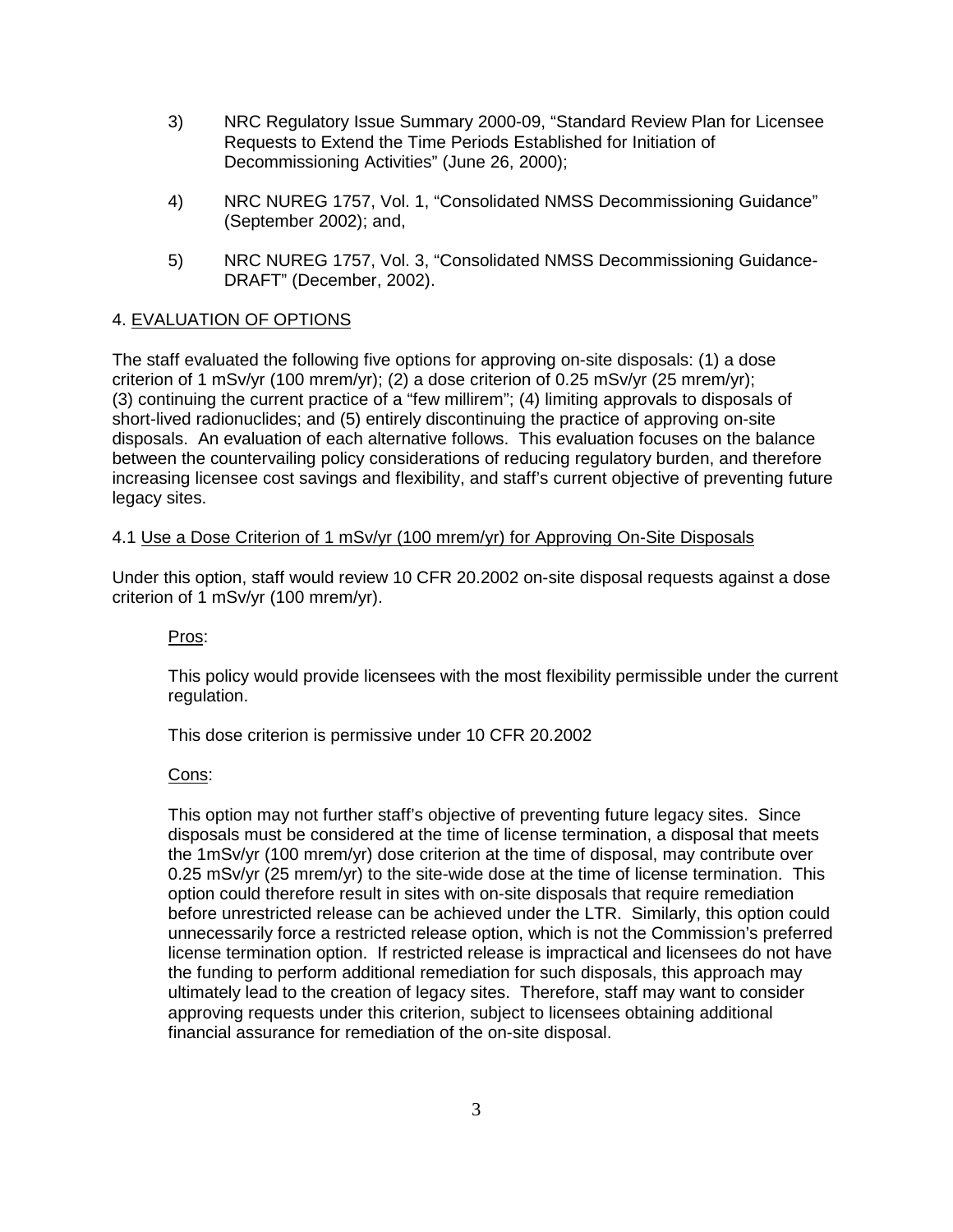Since disposals at material sites are considered under the timeliness rule, an approval of a disposal over 0.25 mSv/yr (25 mrem/yr) may require an alternative schedule request, an exemption from the Timeliness Rule, or remediation within 2 years.

#### 4.2 Use a Dose Criterion of 0.25 mSv/yr (25 mrem/yr) for Approving On-Site Disposals

Under this option, staff would review 10 CFR 20.2002 on-site disposal requests against a dose criterion of 0.25 mSv/yr (25 mrem/yr).

#### Pros:

This approach is consistent with the criteria for unrestricted release under the LTR, and therefore gives licensees the flexibility to request on-site disposals up to that level.

### Cons:

This policy is more restrictive and burdensome on licensees than 1 mSv/yr (100 mrem/yr), which is permissive under 10 CFR 20.2002. However, depending on the economics, there may be a net reduction in burden if it reduces decommissioning cost in the long term.

This option potentially has the same legacy site risks as the 1 mSv/yr (100 mrem/yr) option. The LTR requires that licensees take the dose from on-site disposals into account at the time of license termination. A disposal at 0.25 mSv/yr (25 mrem/yr) could potentially take-up a significant portion, or all, of the allowed dose for a site, forcing extensive remediation in other portions of the site, or remediation or the disposal area. Although factors such as decay, dose-modeling assumptions, and the amount of radioactive material actually buried, relative to the amount requested, may mean that the burial actually contributes far less than 0.25 mSv/yr (25 mrem/yr), the potential for increased remediation costs, and thus potential legacy sites, should be considered.

Unlike the 1 mSv/yr (100 mrem/yr) option, NRC may not be able to account for the potential need for remediation of on-site disposals at the time of license termination by requiring additional financial assurance. Increased financial assurance would be difficult to justify for this option because disposals at 0.25 mSv/yr (25 mrem/yr) already meet NRC's unrestricted release criteria of the LTR.

## 4.3 Continue Current Practice of a "few millirem" for Approving On-Site Disposals

Under this option, staff would continue the current practice of reviewing 10 CFR 20.2002 on-site disposal requests against a dose criterion of a "few millirem."

### Pros:

This option furthers NRC's objective of preventing future legacy sites, in that any disposal approved at this level should not require additional remediation or restricted release, because it would only consume a fraction of the 0.25 mSv/yr (25 mrem/yr) dose allowed for the entire site.

As discussed in Section 2 of this Attachment, this option is consistent with the LTR "Statement of Considerations" and the ALARA provisions of 10 CFR Part 20.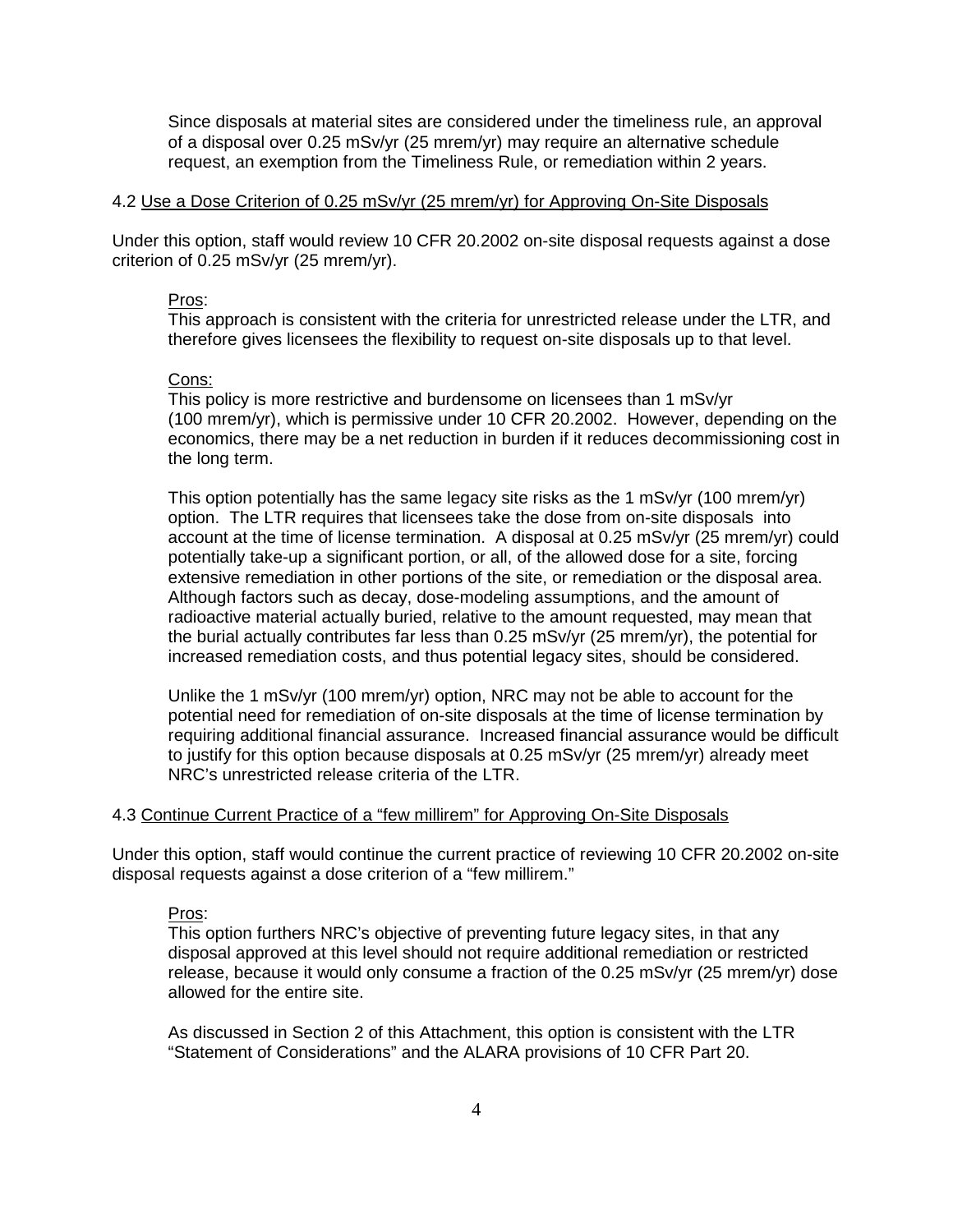#### Cons:

This option is more restrictive and burdensome on licensees than 1 mSv/yr (100 mrem/yr), which is permissive under 10 CFR 20.2002.

#### 4.4 Only Approve On-Site Disposal for Short Half-Lived Materials

Under this option, NRC would only approve on-site disposals for short half-lived material. Note that this evaluation is generalized in that staff has not developed the exact guidelines for such approvals (e.g., what radionuclides would be included, what dose would be required at the time of disposal).

#### Pros:

This option would effectively eliminate the concern over on-site disposals becoming future legacy sites.

#### Cons:

This option is unnecessarily burdensome for licensees as it is more restrictive than staff's current practice, which effectively addresses the concern over legacy sites.

This option is inconsistent with the current 10 CFR 20.2002 regulation and Commission policy (e.g., this option does not reflect a performance-based approach and drastically limits or eliminates the 10 CFR 20.2002 pathway for most NRC licensees). Although depending on the economics, there may be a net reduction in burden if it reduces the cost of decommissioning in the long term.

### 4.5 Stop Approving On-Site Disposals

Under this option, NRC would no longer allow on-site disposal.

#### Pros:

This option would effectively eliminate the concern over on-site disposals becoming future legacy sites.

#### Cons:

This option is unnecessarily burdensome for licensees since it is more restrictive than staff's current practice, which effectively addresses the concern over legacy sites.

This option is inconsistent with the current 10 CFR 20.2002 regulation and Commission policy (e.g., this option does not reflect a performance-based approach and drastically limits or eliminates the 10 CFR 20.2002 pathway for most NRC licensees). This would require a rulemaking to implement.

#### 5. RECOMMENDATIONS

The recommended options and implementation activities to resolve this issue are provided below.